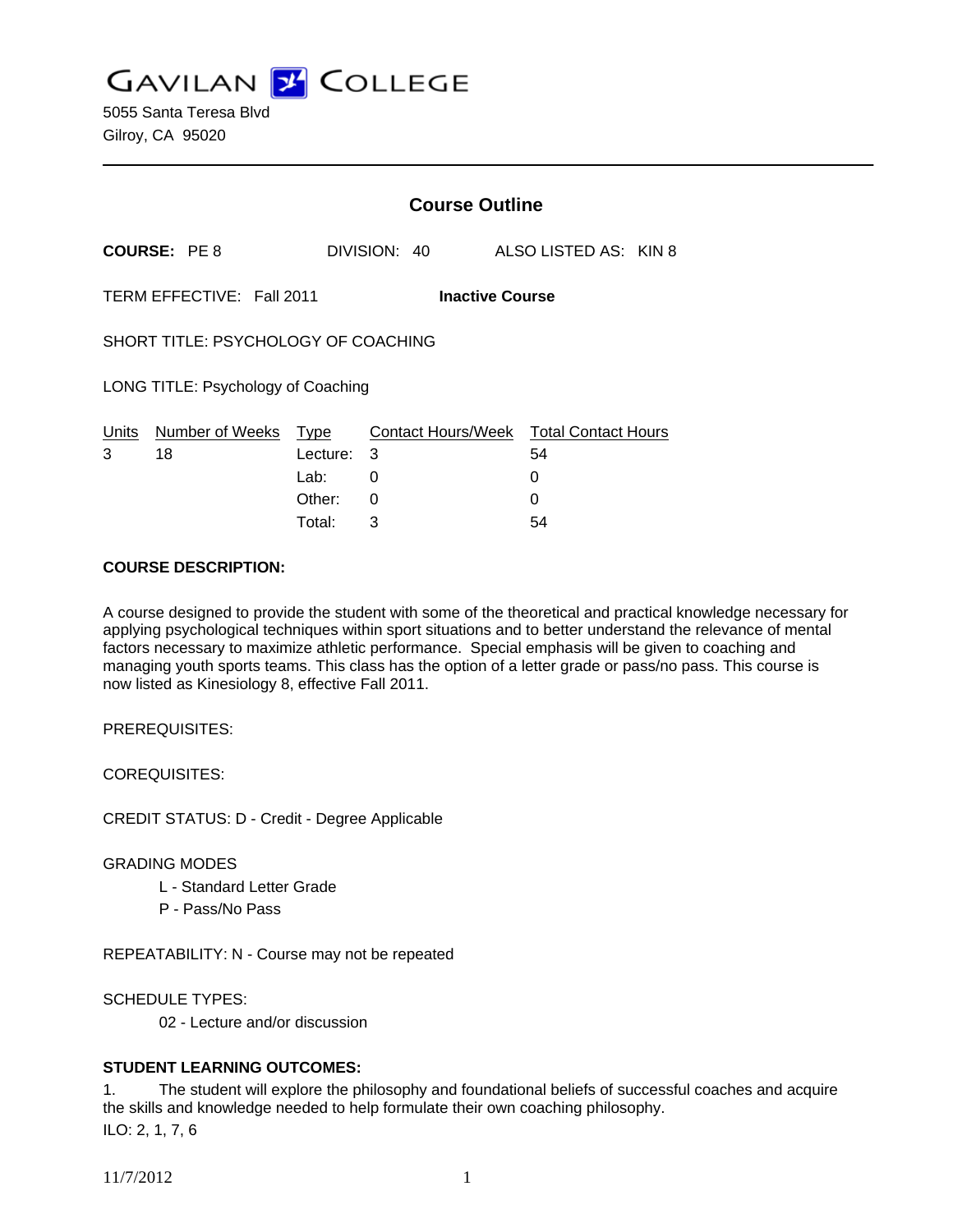Measure: oral and/or written report, class discussion, exam

2. The student will describe ways to build a motivated, committed, and cohesive team.

ILO: 2, 7, 1, 4

Measure: quiz, discussion, report

3. The student will apply the principles and theory from Sport Psychology to mental skills training for performance enhancement.

ILO: 7, 2, 6, 1

Measure: oral and/or written report, exam, class discussion

# **CONTENT, STUDENT PERFORMANCE OBJECTIVES, OUT-OF-CLASS ASSIGNMENTS**

Inactive Course: 11/08/2010

This course is now listed as Kinesiology 8, effective Fall 2011.

Curriculum Approval Date: 05/12/2008

6 Hours

Introduction and orientation, including course syllabus. Presentations on communicating effectively; specifically between coach-team, coach-player, coach-parent, and player-player. Discussion on conflict resolution.

HW: Read appropriate chapters in the textbook. Complete assigned homework on developing effective communication skills, including listing a summary of tips for improving coach-athlete communication.

SPO: The student will discuss the personal and situational variables that influence interpersonal communication in a sport setting. They will explain several methods used to resolve conflicts within a team sports setting.

### 6 Hours

Introduction to developing a coaching philosophy. Lectures on describing one's philosophy and how you will explain it to your team. Information and discussions on: the basic objectives of your philosophy, how your philosophy will help you attain your team objectives, what your players can expect from you, and what do you expect from your players. Quiz.

HW: Read related chapters in textbook. Complete worksheet on developing your coaching philosophy. Research material for term paper.

SPO: The student will begin establishing their coaching philosophy and apply it to various situations.

### 6 Hours

Presentations on implementing a philosophy and specifically how this would be accomplished in practice and game situations. Discussions on discipline, dealing with irate parents, handling star players, and addressing injuries and how these tie into your coaching philosophy.

HW: Read chapters in textbook relating to topics. Complete written assignment, which may include interviewing a successful coach. Work on term paper.

SPO: The student will explain how their coaching philosophy would be implemented in practice and game situations. They will recognize how their coaching philosophy would be employed to deal with discipline, parents, injuries, etc.

6 Hours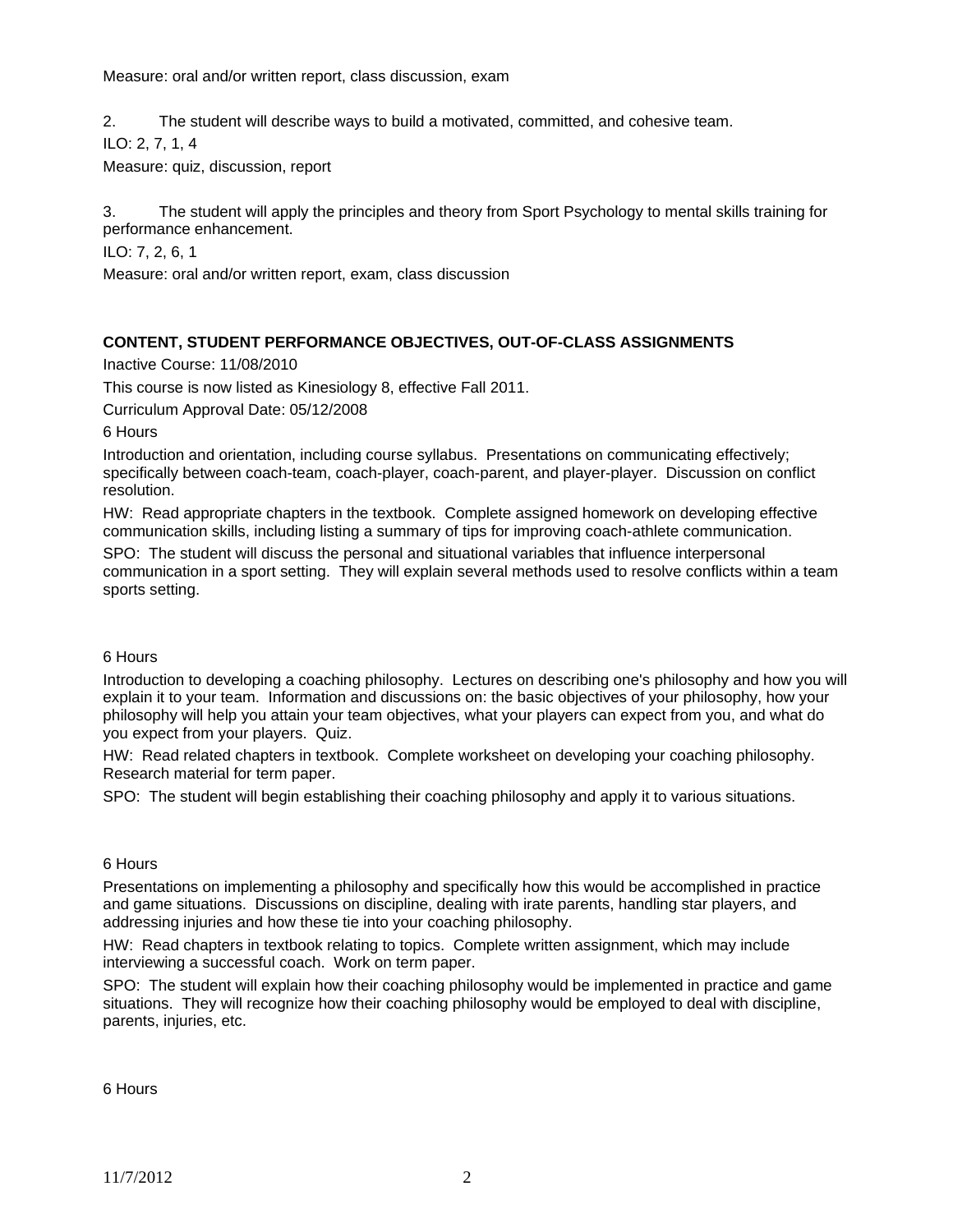Lectures on the effects of your philosophy on the psychological functioning of your athletes. Topics may include: working with particular age groups, anxiety/fear of failure and success, sportsmanship, and lessons for life. Midterm.

HW: Read appropriate chapters in the textbook. Complete written assignment, which may include some specific situational questions. Work on term paper.

SPO: The student will describe how anxiety/fear of failure and success may affect an athletes performance. They will discuss how their coaching philosophy could be adapted to particular age groups.

#### 9 Hours

Presentations on group and team dynamics, including leadership styles, team building, developing cohesion, and motivation.

HW: Read related chapters in the textbook. Complete written assignment, such as exploring ways of developing team unity. Continue working on term paper.

SPO: The student will list at least three techniques used to improve team cohesion. They will describe a variety of motivational strategies utilized for optimal team performance. Leadership styles will be discussed.

#### 9 Hours

Information provided and discussion on mental skills training, such as positive self-talk, positive visualization, and trust. Quiz.

HW: Read corresponding textbook chapters. Do worksheet on developing a player's mental skills. Complete term paper.

SPO: The student will list and describe effective methods utilized for developing a players confidence and concentration.

#### 9 Hours

Discussions and presentations on conducting effective practice sessions.

HW: Read appropriate chapters in the textbook. Complete worksheet on developing weekly, pre-season, and in-season practice sessions. Review for final.

SPO: The student will explain the factors that should be considered when developing effective practice sessions. They will produce a weekly, pre-season, and in-season practice session.

2 Hours Written final.

# **METHODS OF INSTRUCTION:**

lecture, discussion

# **METHODS OF EVALUATION:**

The types of writing assignments required: Written homework Term or other papers The problem-solving assignments required: Other: Individual and/or group oral/written reports The types of skill demonstrations required: None The types of objective examinations used in the course: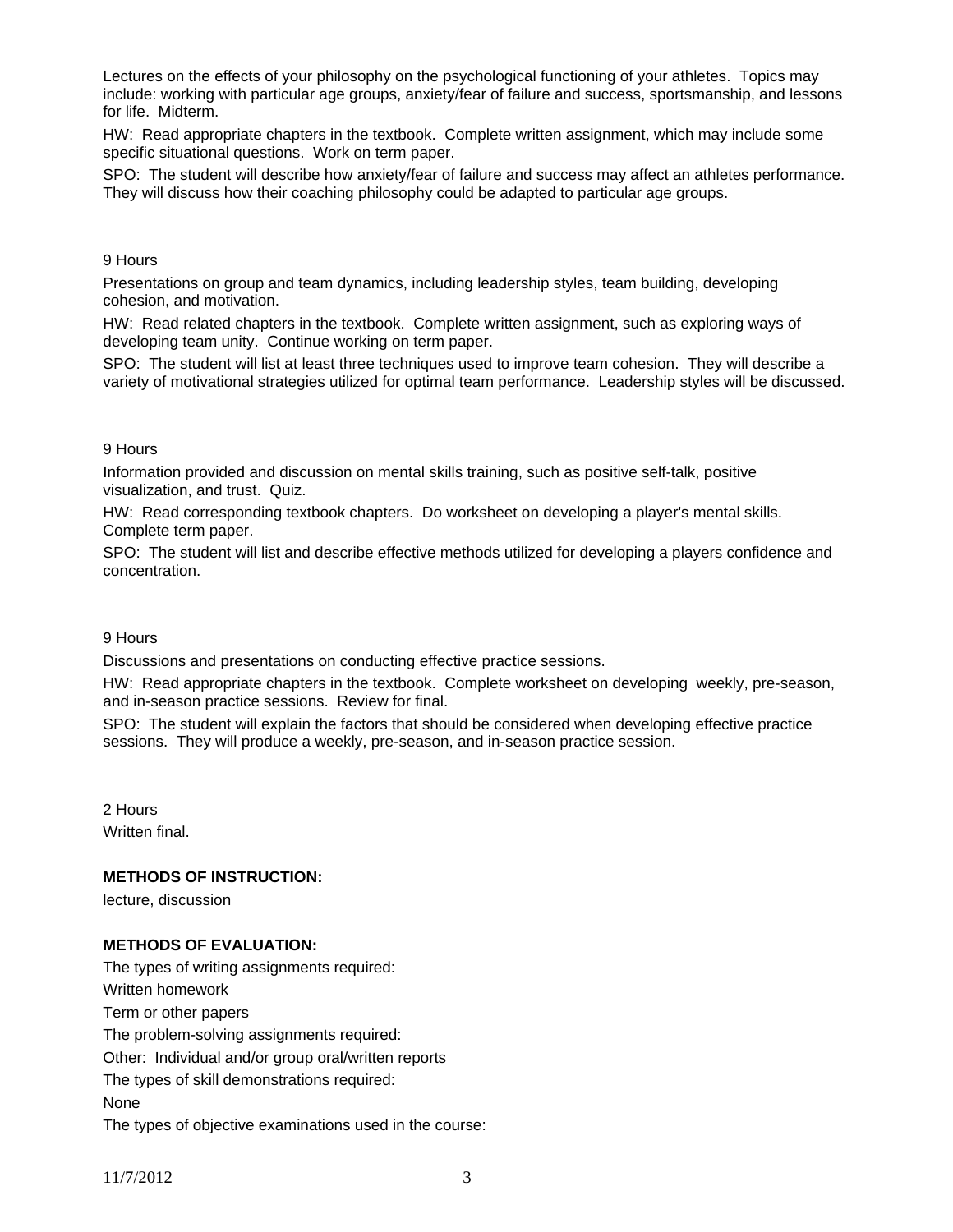| Multiple choice                                        |             |  |  |  |  |
|--------------------------------------------------------|-------------|--|--|--|--|
| True/false                                             |             |  |  |  |  |
| Matching items                                         |             |  |  |  |  |
| Completion                                             |             |  |  |  |  |
| Other: short answer                                    |             |  |  |  |  |
| Other category:                                        |             |  |  |  |  |
| None                                                   |             |  |  |  |  |
| The basis for assigning students grades in the course: |             |  |  |  |  |
| Writing assignments:                                   | 20% - 40%   |  |  |  |  |
| Problem-solving demonstrations:                        | 20% - 30%   |  |  |  |  |
| Skill demonstrations:                                  | 20% - 0%    |  |  |  |  |
| Objective examinations:                                | 40% - 60%   |  |  |  |  |
| Other methods of evaluation:                           | $0\% - 0\%$ |  |  |  |  |

# **REPRESENTATIVE TEXTBOOKS:**

The Psychology of Coaching Team Sports by Leith, Larry M. (2003) or The Seven Secrets of Successful Coaching by Janssen, J. and Dale, G. (2002) , or other appropriate college level text. Reading level of text: college level 13+ grade. Verified by: publisher

# **ARTICULATION and CERTIFICATE INFORMATION**

 Associate Degree: CSU GE: IGETC: CSU TRANSFER: Transferable CSU, effective 200870 UC TRANSFER: Not Transferable

#### **SUPPLEMENTAL DATA:**

Basic Skills: N Classification: D Noncredit Category: Y Cooperative Education: Program Status: 1 Program Applicable Special Class Status: N CAN: CAN Sequence: CSU Crosswalk Course Department: PE CSU Crosswalk Course Number: 8 Prior to College Level: Y Non Credit Enhanced Funding: N Funding Agency Code: Y In-Service: N Occupational Course: E Maximum Hours: Minimum Hours: Course Control Number: CCC000503335